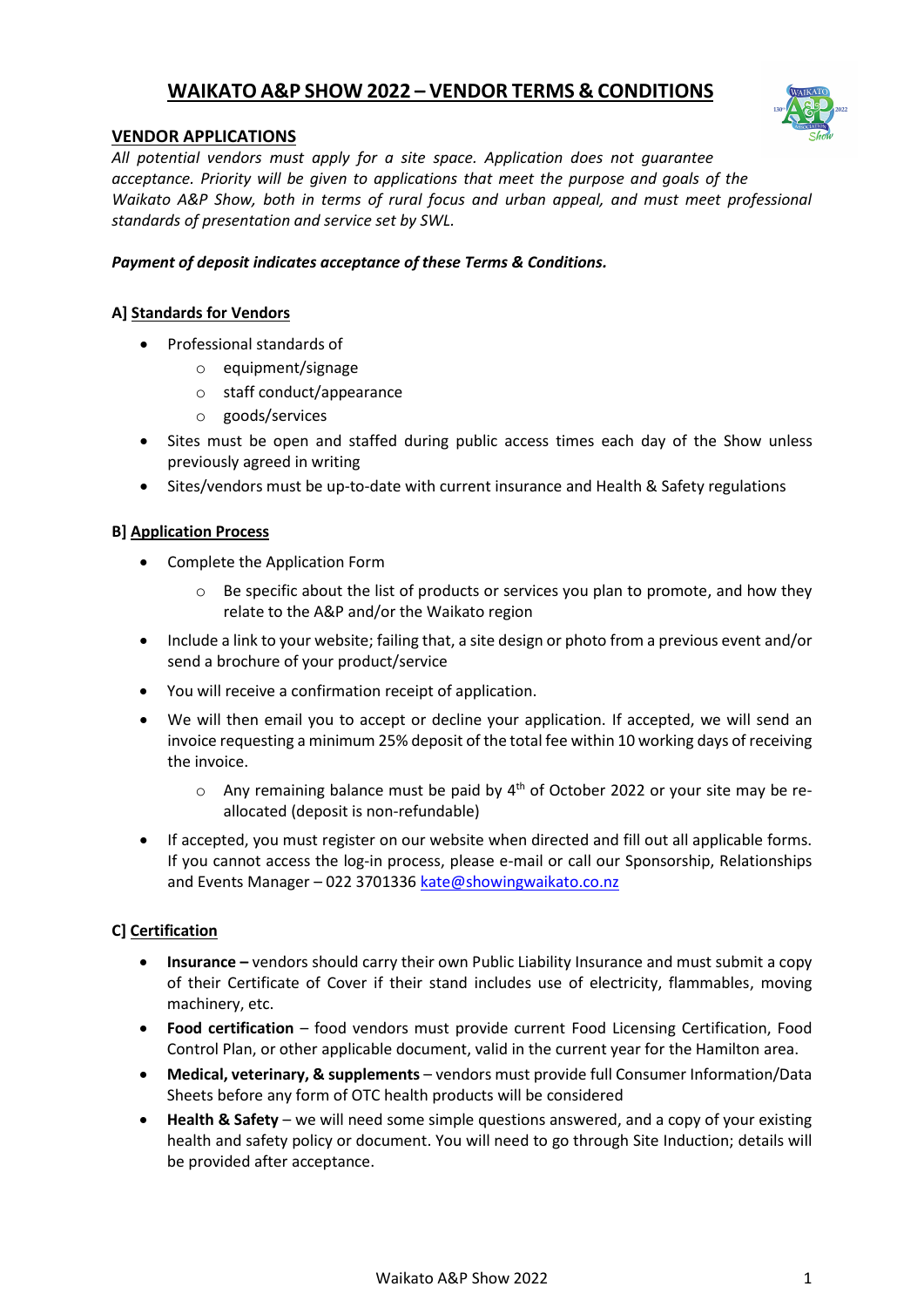# **D] Payment**

# **i. Structure:**

| <b>Type of Stall</b> | <b>Description</b> | Cost            |
|----------------------|--------------------|-----------------|
| <b>Market Stall</b>  | 3m x 3m site       | $$150$ excl gst |
|                      | 3m x 6m site       | \$250 excl gst  |
| <b>Food Vendor</b>   | 3m x 3m site       | $$350$ excl gst |

## **E] Health & Safety**

- Vendors must return all requested Health & Safety forms as soon as possible, but no later than 4 th October 2022
- Vendors must comply with SWL, Claudelands Events Centre, Parliamentary, and Local Body regulations in respect to Health & Safety and Fire Safety & Emergency Exits; Vendors must keep walkways and fire exits clear at all times
- The contracted signee, or their designated representative, is responsible for the Health & Safety compliance of all staff/volunteers on their site or activity
- Smoking and vaping are NOT permitted within the Claudelands Events Centre or its grounds
- Hazards & Accidents must be reported immediately to the Event Office Near-Misses must be logged and reported as soon as possible
- SWL reserves the right to remove any vendor, staff member, or volunteer acting dangerously, offensively, or uncooperatively at any time during the pack-in/pack-out or Event period
- In line with our COVID-19 Response Plan all vendors must provide hand sanitisers for customers visiting the stall. EFTPOS machines for cashless transactions are encouraged but not mandatory.
- Stall holders are expected to take care of their own belongings. SWL should not be held responsible for any theft or loss of property at the venue.

## **F] Access and Parking**

- Each vendor will be issued with 2 x complimentary 3-day exhibitor passes per standard site o Additional 3-day Passes may be purchased at \$5 each (GST excl.)
- Parking plans and vehicle passes will be distributed once all required documents are received.
	- o Under no circumstances are vehicles to be moved inside pedestrian areas during public hours

## **G] Site Use/Management**

• Sites must be maintained with a "Good Neighbour" policy, including a courteous approach to noise levels, site footprint, etc. Use of loudspeakers/amplifiers, air fresheners/fragrances, working machinery of any kind, etc. must be approved by SWL prior to the Show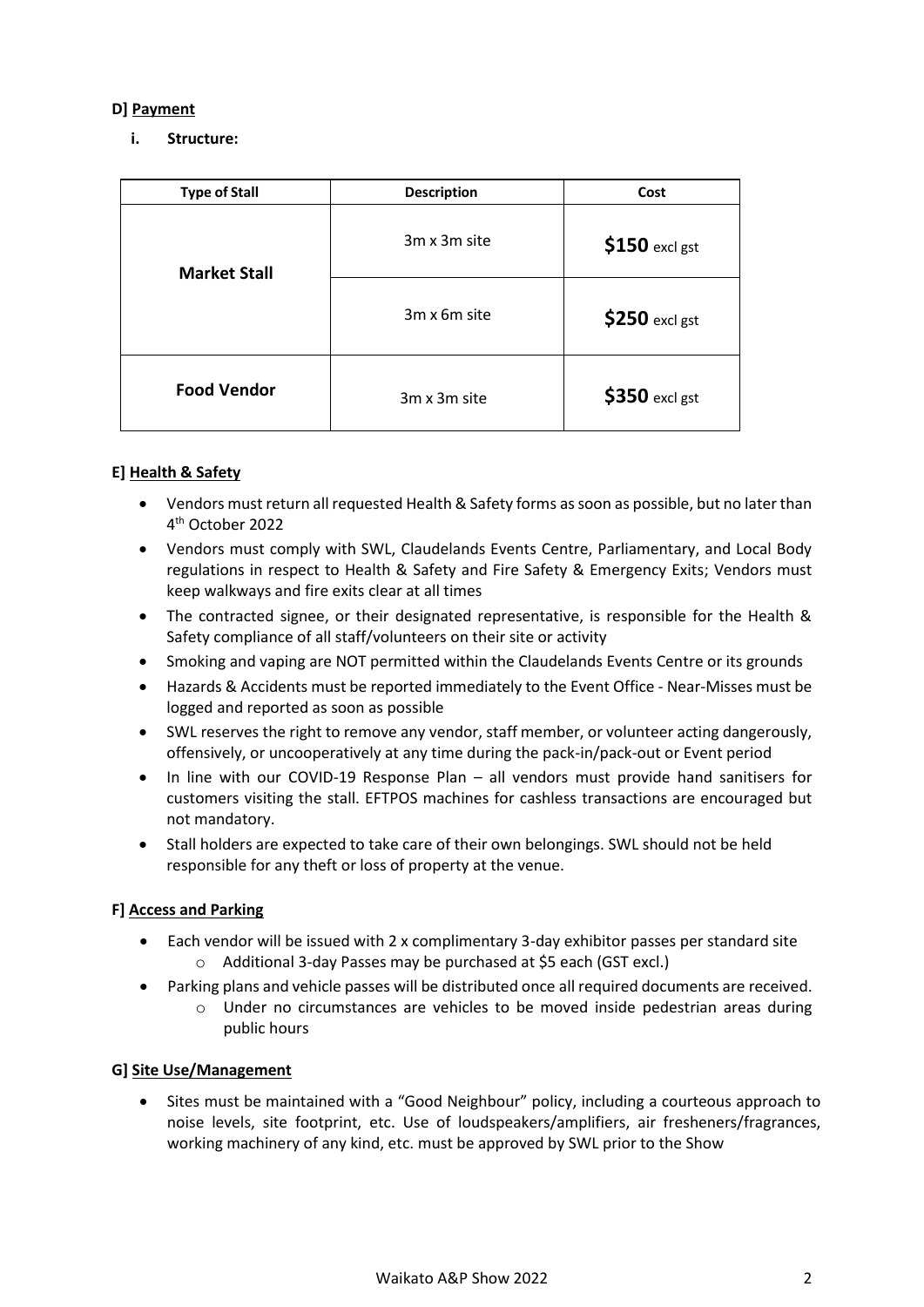- Vendors must operate from within their booked site footprint unless specifically negotiated with SWL (this includes roving vendors, flier distributors, survey takers, etc.)
- Outdoor tents/marquees must comply with H&S policy and on hard surfaces must be secured with sandbags or concrete blocks (no pegs or spikes; vendors will be liable for any repair costs).
- Vendors may not sell, sub-let or share their site with another organisation or business.
- Stall holders may not display any branding or signage that may conflict with the event sponsors or supporters.

## **H] Damage, refuse, clean-up**

- All vendors and staff must adhere to the Show's rubbish & recycling policies.
- Sites must be returned to the same condition they were prior to occupancy, including removing all rubbish, signage, equipment, packaging, promotional material. Failure to comply will result in a clean-up fee
- Vendors are liable for any damage they cause to the venue & exhibition stands. Pins, nails, screws, staples, tape, Velcro, and other similar items are not to be used on the fixed walls, ceilings or other permanent fittings at the venue
- SWL does not accept liability for any damage incurred to uncollected goods. Any items left behind after Pack-down will be deemed abandoned and disposed of at the vendor's expense unless prior arrangements have been made with SWL

## **I] Prohibitions**

- **Balloons, aerosol string, and similar items are not permitted at any time at SWL Shows or on Claudelands Events Centre grounds**. Any costs associated with these items *(e.g. evacuations/emergency services call outs where fire alarms are triggered by escaped balloons, vet call-outs for animals ingesting Silly String, etc.)* will be sought from vendors providing such items, regardless of end user culpability.
- Raffle tickets and charitable collections are not permitted unless written permission has been obtained from SWL. Where permission is given the activity must remain within the agreed site footprint or area.

## **J] Power**

- All electrical installations must be carried out by the contractor appointed by the Show and arrangements for connection must be included with site application.
- All electrical installations must comply with Standard ASNZS 3002/2008 and carry current electrical test-&-tag certification

## **K] Food and Beverage**

- The sale of food and beverages is only permitted in designated public food areas
- No alcoholic liquor is to be provided without possession/display of all required Liquor Licencing and express prior written permission from Show Management

## **L] Site Alterations**

- Special requests for alteration or accommodations must be approved by SWL/WA&PS
- SWL/WA&PS reserves the right to make changes in site size, contents, location, & layout to any site in the best interests of the Show, in consultation with site holders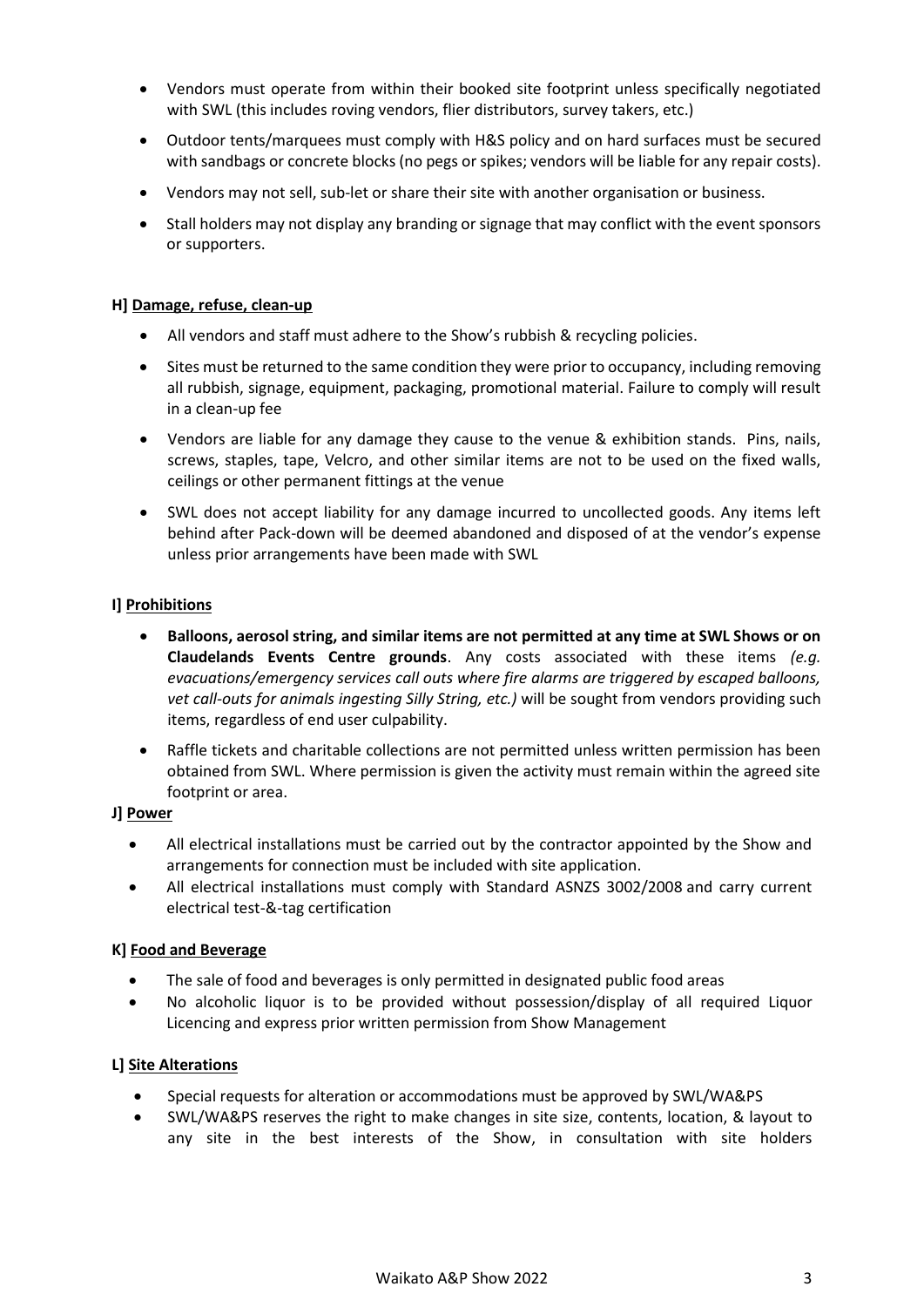# **M] Indemnity & Insurance**

*The Waikato A&P Show & Claudelands Events Centre will not be liable for injuries to any person, or damages to property owned or controlled by vendors. Should claims for damages or injuries arise from or be in any way connected with the vendor occupation of the display space, the vendor agrees to indemnify both the Waikato A&P Association and SWL from liability for all such claims*

- The vendor agrees to insure themselves at their own expense against property loss or damage and against liability of personal injury and liability for property damage
- Vendors must carry their own public liability insurance unless otherwise agreed in writing. Where required, Vendors must supply a copy of their Certificate of Insurance as proof of cover

# **N] Publicity & Promotion**

- By completing this Trade Vendor Application vendors agree to their name, contact details and product list being published on any list of vendors used in relation to Show publications and the website, and for this information to be made available for media use in creating publicity for the Show
- By completing the Trade Vendor Application vendors agree to their sites, staff and related activities being photographed/filmed for the publicity and promotion of the current and future shows. Exemptions may be requested from SWL at any time.
- SWL must be advised at the time of submission of any information provided by the vendor in the application that is not for publication

## **O] Security**

- Vendors are advised not to leave valuables unattended at any time
- SWL will provide security at the Show venue in addition to existing H3 security processes. SWL will take all reasonable care but will not be responsible for any loss or damage incurred to/by vendors, including Third Party hire equipment

## **P] Event Cancellation**

If the Show is abandoned or postponed due to any reason beyond the control of the Show Organiser, the Show Organiser is under no obligation to refund in whole or in part, any payments made by vendors. Any refund will be solely at the discretion of Showing Waikato Ltd.

## **Q] Compliance**

• Failure to comply with these terms and conditions may result in the vendor being removed from the show and/or denied right of consideration for applications to future Shows.

## **R] Disclaimer**

• SWL, on behalf of the Waikato A&P Association, has made every effort to ensure the information contained in this document is true & correct at the time of publication, however, SWL has the right to change any details deemed necessary for the good of the Show.

## **S] Food/Market Stalls Deadlines**

- Deposit due: within 10 working days of receiving invoice
- Full payment due: Wednesday 5<sup>th</sup> October 2022
- Pack-In: From Thursday 27<sup>th</sup> October 2022 *Note: all pack-in must be completed by 8:30am on the show days*
- Show Readiness: 08:30 Friday 28<sup>th</sup> October 2022
- Show Hours
	- $\circ$  Vendor vehicle access: 7:30 am 8:30 am, 4:30 pm 6:30 pm